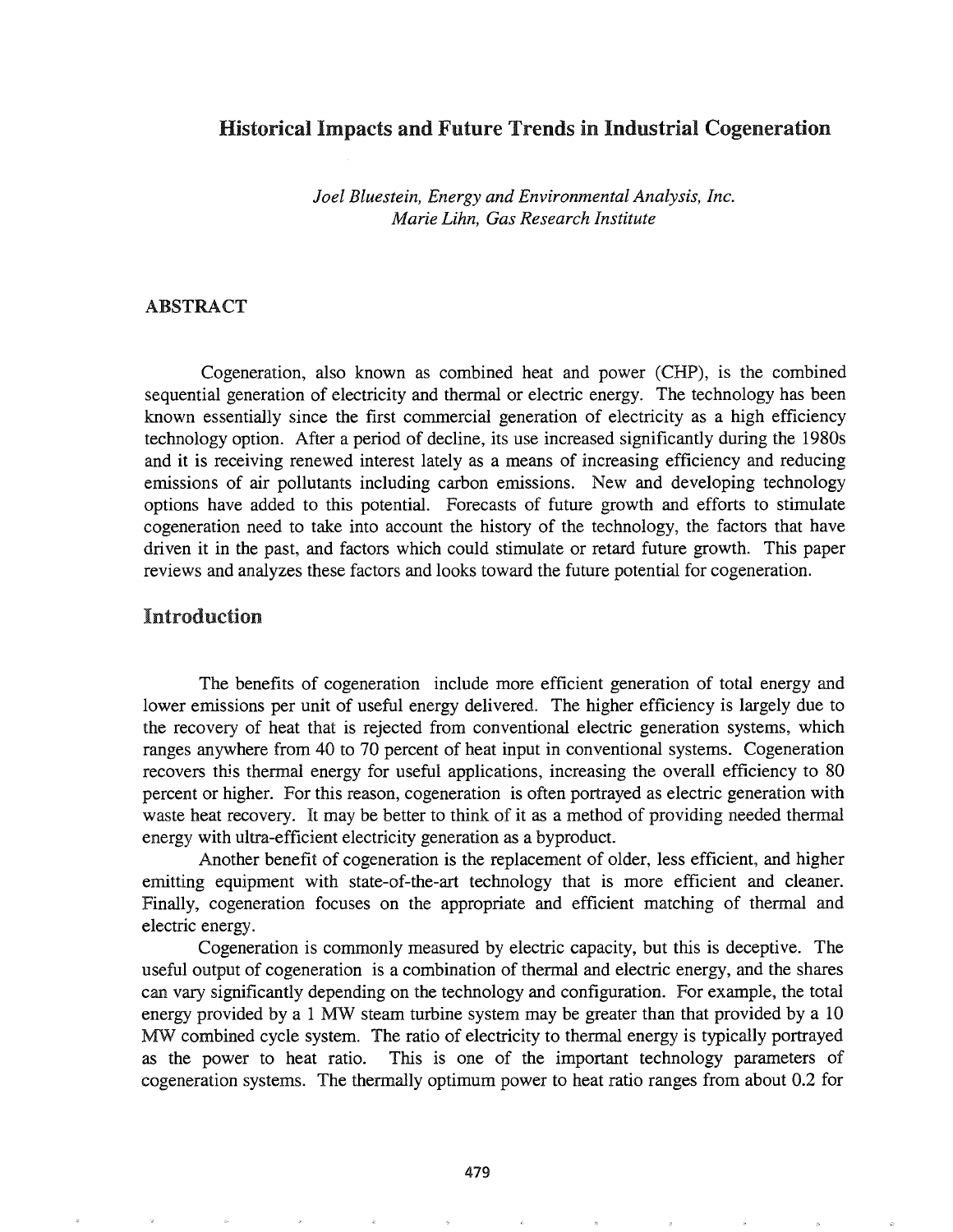traditional boiler/steam turbine systems to 1.5 for gas turbine combined cycle systems. Higher power to heat ratios can be achieved at a sacrifice in overall system efficiency.

Users select cogeneration technologies based on the availability of fuels, the economic goals of developers, and utility and environmental regulations. All of these have determined the cogeneration inventory that exists today. Some of the same factors will detennine the future growth, but some will change. A short review of the historical development of industrial cogeneration is a useful start in understanding some of these factors.

### **History**

In the early days of electricity generation, on-site generation of electricity at industrial facilities was relatively common. Central utilities were just developing and were not significantly less expensive or more reliable than on-site generation. Many of these on-site generation facilities were retrofits of existing steam boilers, and cogeneration was a convenient and economical way of meeting both thermal and power needs.

However, as the reliability of central electric generation increased and price decreased through improved technology and economies of scale, industrial cogeneration remained effective and economical only in industries with high steam demands, high capacity utilization and "free" byproduct fuels that could be used in the cogeneration system. These factors led to the extensive use of cogeneration in the paper, chemicals, refining, and iron and steel industries, which remain some of the largest industrial users of cogeneration today.

This initial inventory of cogeneration facilities was based on the original cogeneration technology - boilers providing steam to turbine/generators with thennal energy provided by extraction from the turbine or the turbine exhaust. This was the primary technology available at the time for electricity generation and the use of boilers allowed the combustion of a wide variety of fuels, including the low quality byproduct fuels available in the core cogeneration industries.

As utilities became more sophisticated at generating electricity, they also became better at protecting their markets. By the 1970s, cogeneration was the target of a variety of anticompetitive practices that restricted its growth. Many utility companies refused to purchase power from cogenerators, limiting energy production to the generation they could use in-house. Utilities also demanded high payments for backup and standby power, and set prohibitive requirements for connection with cogenerators for backup.

The Public Utility Regulatory Act of 1978 (PURPA) was designed to address these issues in order to promote cogeneration for its efficiency benefits. The Act required utilities to purchase power from "qualifying facilities" (QFs) at the same rate the utilities would have had to pay to generate it themselves (their avoided cost). The rate which utilities must pay is typically called the buyback rate. Guaranteed payments at avoided cost improved the economics of many industrial cogeneration opportunities that were marginal or unattractive prior to the Act. PURPA also mandated that utilities provide standby and backup power at reasonable rates and exempted cogenerators from the Public Utility Holding Company Act, enabling industrial operators to pursue cogeneration opportunities that PUHCA regulations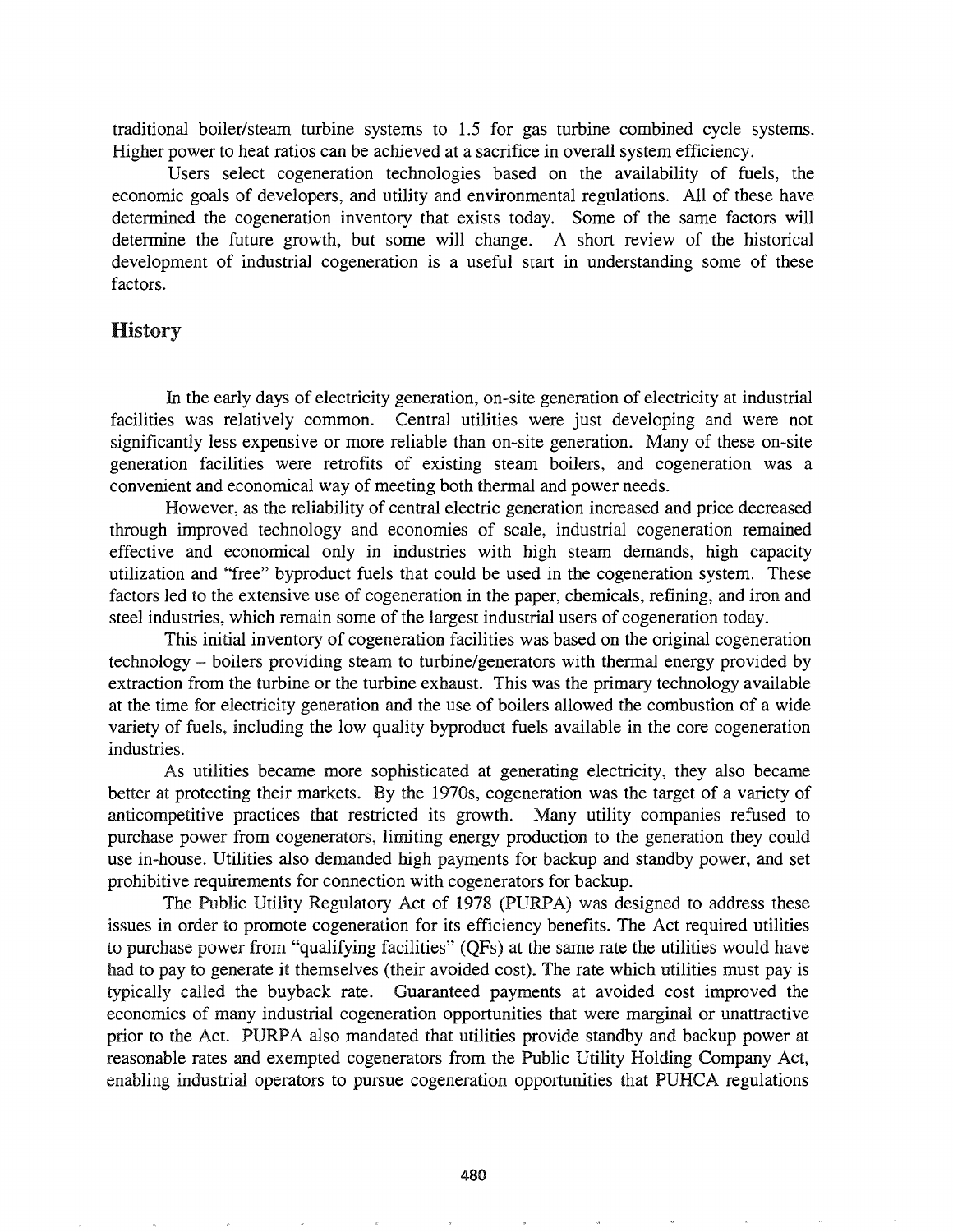and discriminatory utility policies made impractical or uneconomical to develop prior to the Act.

Within the economic and regulatory structure of the electricity markets at that time, these provisions went a long way toward addressing barriers to industrial cogeneration. PURPA changes resulted in a major growth spurt in cogeneration, with the installed electric capacity going from about 10 GW in 1981 to nearly 46 GW in 1996 - 300 percent growth in 15 years. Several factors prompted rapid growth in industrial cogeneration during this period:

- Most of the growth was simply due to PURPA having the predicted, desirable effects of removing regulatory and competitive barriers. The flexibility afforded by known and reasonable buyback and standby rates improved the economics and feasibility of cogeneration for operators of industrial facilities, including industries that traditionally used a lot of cogeneration. Much of the post-PURPA growth was in the chemicals and refining industries in the southwestern U.S., for example.
- In some places, public utility commissions set standard offer buyback rates that were high relative to retail electricity prices and the marginal cost of cogenerated electricity. These favorable rates resulted in high cogeneration growth in states such as New York and California. While some of these contracts seem anachronistic and possibly counterproductive in today's restructuring electric industry, they were a reasonable response to policy issues of the time when they were introduced.
- Finally, the opportunity to sell electricity to utilities for a high price, whether determined by market conditions or regulatory policy, stimulated the development of a new class of non-utility, merchant electric generators.

The last factor was the precursor to many changes in the market leading to today's electric industry restructuring. PURPA created the first institutional opening for non-utility generators of electricity. High PURPA-driven prices prompted the arrival of non-utility power developers .who built facilities which were physically and economically driven by the market for electricity rather than a thermal requirement. An unforeseen result of PURPA, therefore, was the development of two distinct markets within industrial cogeneration: traditional and non-traditional. Traditional cogeneration facilities provide steam to industrial users as their primary function, with electricity generated as a by-product. Non-traditional facilities are designed to provide electricity for sale to utilities with steam as a secondary product. The original non-traditional facilities used cogeneration to overcome regulatory barriers to participation in electricity markets . They were developed primarily to maximize profits through the sale of electricity to utilities rather than by minimizing operational costs for an industrial application.

From the cogeneration perspective, this meant that the non-traditional facilities were leveraged to produce the maximum possible electric output within the constraints of the power-to-heat heat requirement of about 18. Although the plants provided a useful source of steam to an end user, the plants often received only minor income from the steam sales and their efficiency was lower than that of a more thermally optimized cogeneration plant. Cogeneration capability was the price these plants paid to get into the power sales market.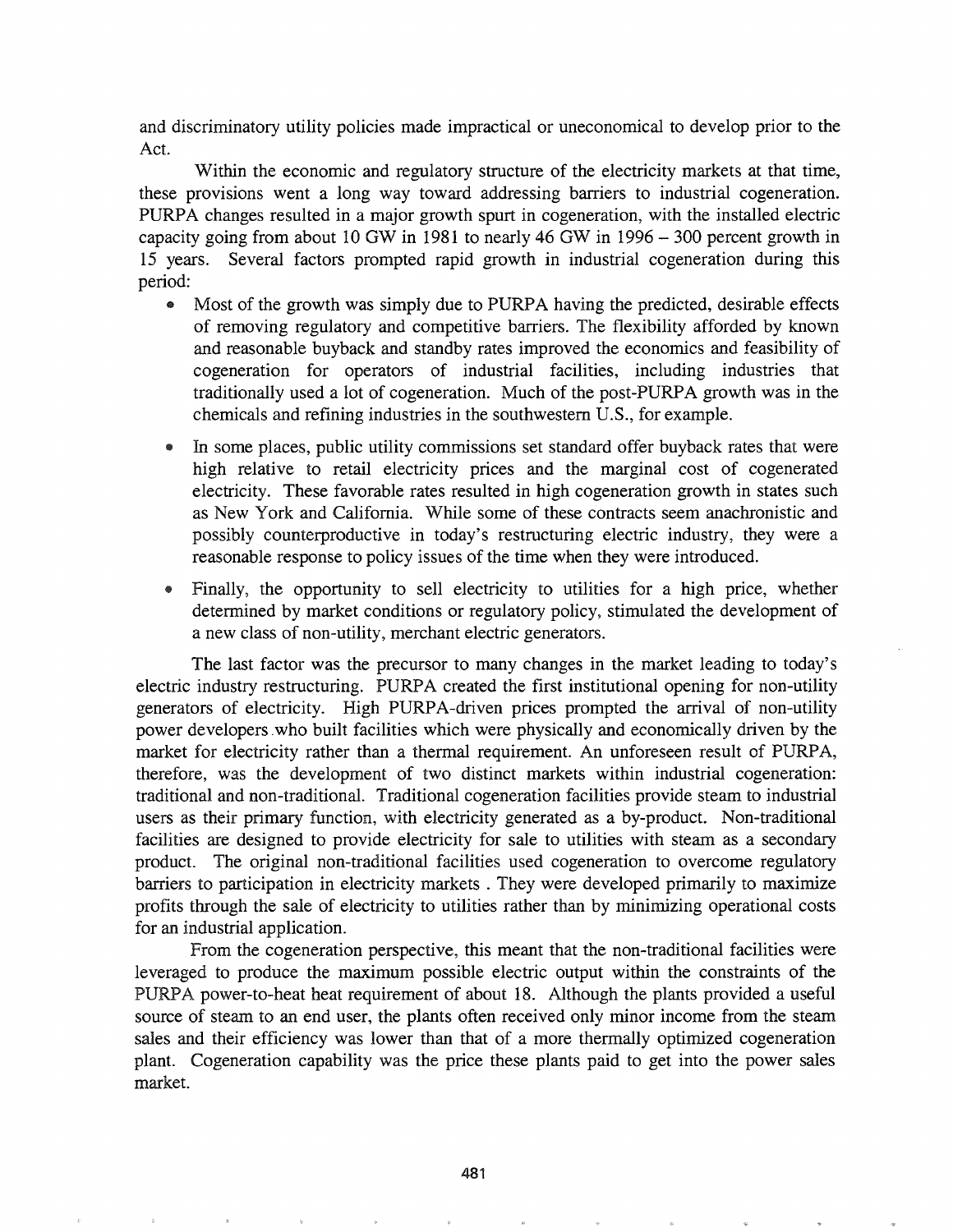The development of the non-traditional market changed the mix of technologies in the cogeneration industry. Some of the early non-traditional projects used the well known boiler/steam turbine technology, but configured the systems to achieve a higher power to heat ratio to maximize electricity production. Even boiler steam/turbine facilities have been built with power to heat ratios greater than 10. However, the development of the new market coincided with the increasing availability of lower cost, higher efficiency combustion turbines. Either in simple cycle or combined cycle mode, combustion turbines provide more electricity per unit of steam at peak efficiency than do boiler/steam turbine facilities  $(P/H=1)$ to 1.5 vs 0.2). The increased generation capability and interest in selling excess electricity spurred the application of more and more combustion turbine-based projects. These turbines are limited to burning either natural gas or more expensive distillate, so the growth in turbine use also triggered growth in the consumption of natural gas as a cogeneration fuel. In terms of electric capacity, the new projects were larger than many historical cogeneration projects which had lower power to heat ratios. Figure 1 shows the growth of industrial cogeneration from 1980 to 1996. Non-traditional projects account for two thirds of the rapid growth that occurred during this period.

The developers of non-traditional projects quickly began to look beyond the traditional steam hosts in siting projects. Since the electricity market was the primary driver, the traditional host parameters of high steam load were not as important. PURPA set a minimum steam use requirement of 5 percent to ensure that the projects were really cogenerators. However, questions over the ultimate usefulness of the thermal output of a few projects gave rise to the myth of the "PURPA" machine, in which thermal energy was supposedly generated for no purpose other than to qualify for PURPA benefits. While there may have been isolated examples of questionable projects, there is no documentation of their widespread existence and the vast majority of projects developed during this time provide thermal energy to bona fide industrial and commercial thermal energy-using processes. In fact, most of the non-traditional capacity is in traditional cogenerating industries such as chemicals and refining.

The development of the non-traditional market attracted more capacity offers from third-party developers than utilities expected or needed. Utilities faced increasing demands to buy electricity from non-utility generators at high PURPA prices, as well as regulatory requirements to justify their own construction programs relative to demand side management and other alternatives. Beginning in the mid-1980s, many utilities began receiving capacity offers in excess of their incremental requirements. Paying a standard offer rate including capacity costs to all cogenerators became a financial liability and, according to utilities, a disbenefit to rate payers. Some utilities solved this by including only energy costs in the avoided cost/buyback rate. Competitive bidding programs were then instituted to select those projects which would be credited for incremental capacity. Gradually, under state rules and the Federal Energy Policy Act of 1992 (EPACT), non-cogenerating, non-PURPA generators gained the right to operate in these competitive power generation markets.

The EPACT defined a new class of non-utility power producer, called Electric Wholesale Generators (EWGs), which are exempt from many federal regulations governing wholesale sales of electricity (including PUHCA), and it clarified the regulatory treatment of these facilities. While the EPACT did not create a mandatory purchase obligation for EWGs comparable to that created for cogeneration facilities qualifying under PURPA, many states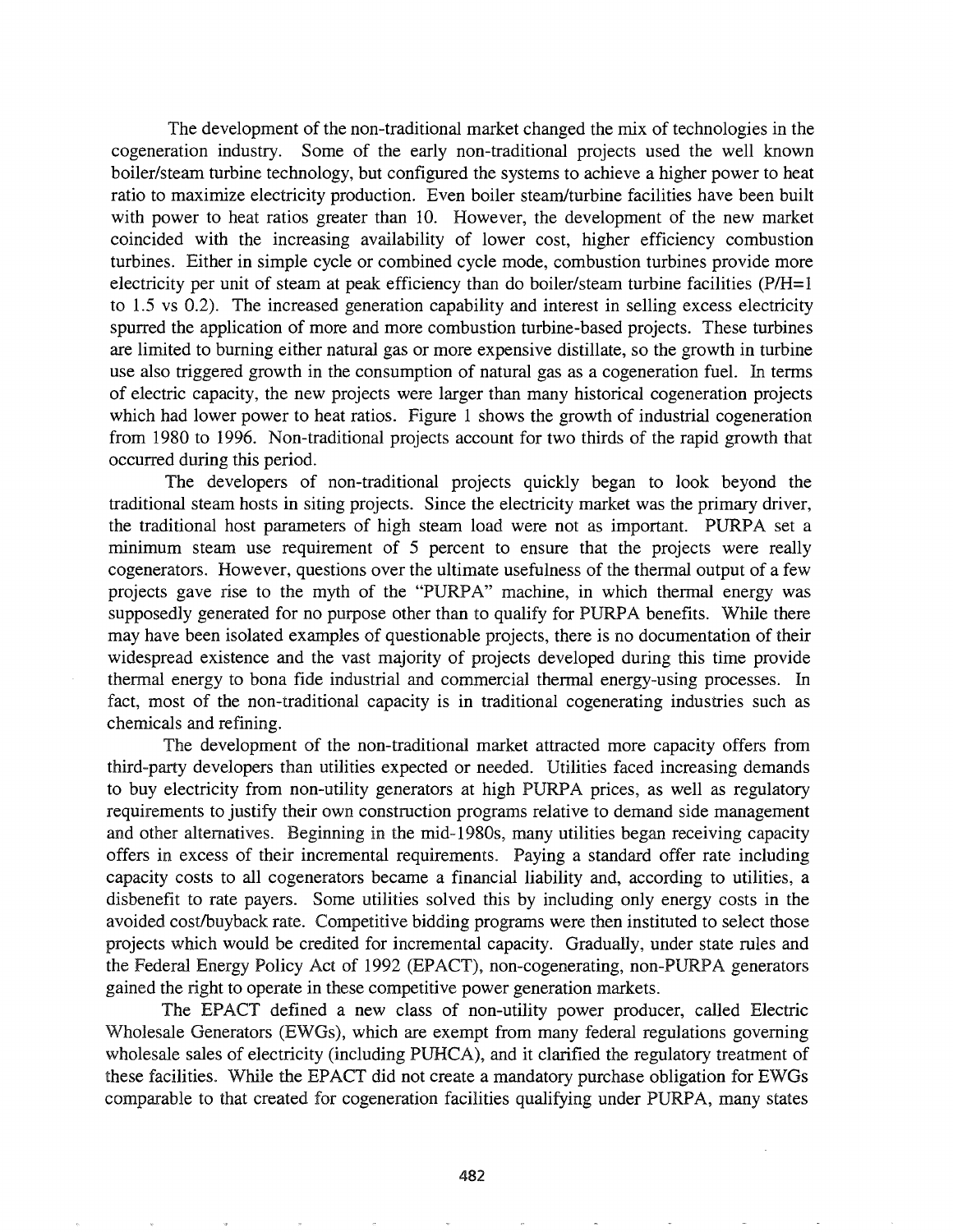# Figure 1 **Historical and Current Industrial Cogeneration Capacity -Traditional and Non-Traditional**



Source: Edison Electric Institute and Energy and Environmental Analysis, Inc.

483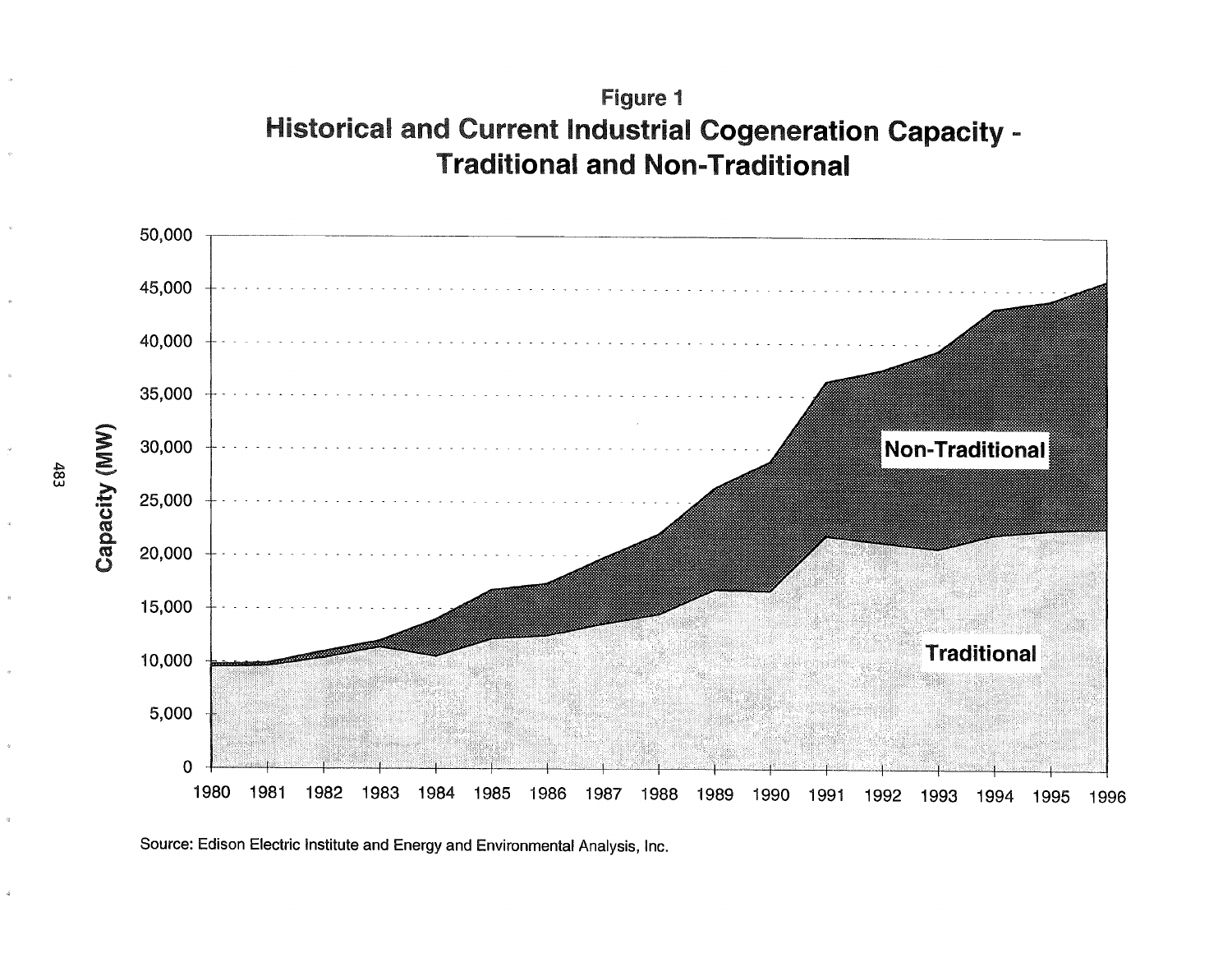implemented "all-source" bidding programs for making decisions on solicitations of incremental capacity. These programs place EWGs theoretically on a level playing field with PURPA-qualified cogeneration facilities, other utilities, and other non-utility generators. These changing regulations have reduced the incentives for independent power developers to design their power plants as non-traditional cogeneration facilities in the future.

With the highest value electric contracts being awarded through bidding programs, standard offer PURPA buyback rates fell to unattractive levels. Power purchase contracts became interruptible rather than must-pay arrangements, and standby and backup rates increased. These factors further reduced the attractiveness of a merchant electric/ cogeneration plant. The value of cogeneration/PURPA-qualification as a ticket into the market had disappeared and serving a steam host in addition to the electric utility has become an unnecessary burden for merchant electric power plants.

A growing number of independent developers are therefore pursuing the EWG route to new project development, rather than trying to meet the stringent efficiency standards of a qualified facility as defined by PURPA. With changing incentives during the late 1980s and early 1990s, cogeneration growth tapered off and the growth of simple merchant electric plants increased.

Many factors have converged to create a slower market for cogeneration, including many related to the onset of electric industry restructuring. In a restructured market, retail electric prices are expected to be lower and all generators will have to compete in the same market for sales. For cogenerators this means reduced economic value at both ends of the value equation. Utilities have also started to offer preferential pricing to customers to discourage them from cogenerating. In a competitive electricity market, old high-cost cogeneration contracts are a liability and utilities have began to buyout existing and even planned cogeneration projects to reduce their costs as they prepare for competition. Ultimately, cogeneration developers today may find themselves in a situation similar to the pre-PURPA situation - one of reduced access to the market, low buyback rates, high standby charges, and increasing anti-competitive behavior by utilities.

## Current Status

1996, electric capacity in industrial cogeneration facilities constituted nearly 46 GW or 6 percent of the total 755 GW of electric capacity on-line in the U.S.<sup>1</sup> In terms of generation, industrial cogeneration accounted for around 280,000 GWh, or over 9 percent, of the total U.S. power generation of around 3,000,000 GWh in 1996, indicating a higher than average utilization.

In addition to the regulatory factors described above, cogeneration has been shaped by a variety of factors related to the needs and characteristics of U.S. industry and the capabilities and characteristics of available fuels and technologies. Understanding these factors provides significant insight into the current cogeneration market

<sup>&</sup>lt;sup>1</sup> Estimates of the existing cogeneration population were developed using data from the Edison Electric Institute and the Utility Data Institute (see reference list) and from published reports of new projects.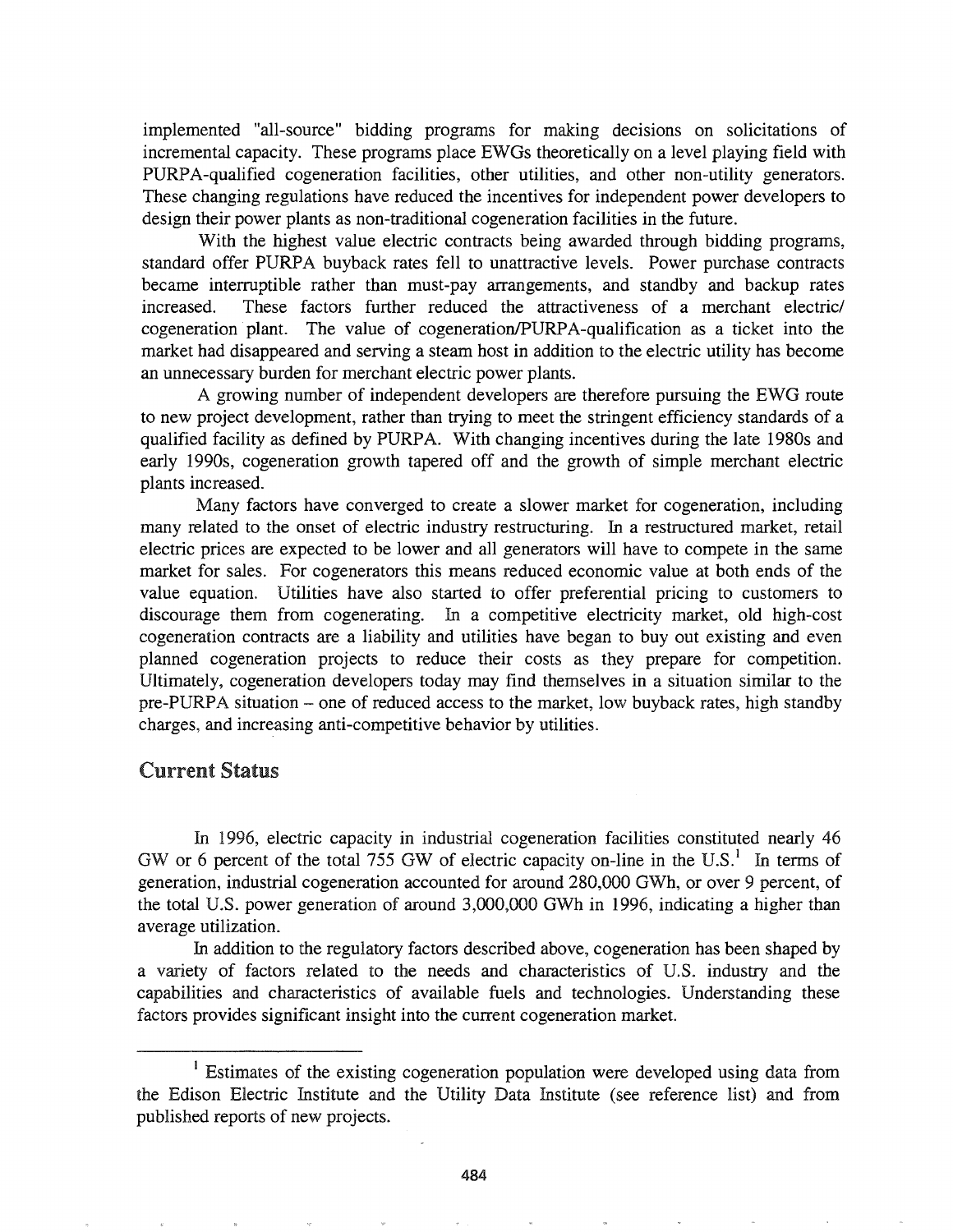The industrial sector is generally highly concentrated. Many energy-intensive industries tend to concentrate in certain locations for reasons related to raw material and energy supplies, creating a linkage between industry, location, and fuel. The needs and characteristics of specific industries have historically been a primary driver for the development of industrial cogeneration. As noted above, industries with high steam demand, high capacity utilization and "free" byproduct fuels have been good applications for cogeneration. More recently, non-traditional cogeneration has developed in some areas in response to regulatory developments or actions taken by state public utility commissions.

The result has been concentration by both region and industry. For example, 67 percent of industrial cogeneration capacity is found in the chemicals, refining, and paper industries. The chemicals industry alone accounts for nearly one third of total industrial cogeneration capacity. Similarly, over 27 percent of U.S. industrial cogeneration is concentrated in the West South Central region (Texas, Lousiana and Oklahoma) due to its high concentration of chemicals, refining and paper industries. When the Pacific 2 (California and Hawaii), South Atlantic and Middle Atlantic regions are added (most of the east coast), nearly 75 percent of industrial cogeneration capacity is accounted for. Figure 2 shows the dominance of relatively few regions and industries in the cogeneration inventory.

In 1996, the West South Central region had 12,499 MW or 27 percent of the total U.S. industrial cogeneration capacity. The vast majority of this capacity (8,102 MW) was related to the chemicals industry, followed by paper and refining. About 5,225 MW of cogeneration in the chemical industry was non-traditional. Combustion turbine technology accounted for 67 percent of the West South Central region's cogeneration capacity. Much of this was non-traditional capacity which values the high power-to-heat ratios of combustion turbines. The extensive use of natural gas and gaseous byproduct fuels in the region also facilitates the use of combustion turbine technology.

The South Atlantic region also has a large concentration of paper and chemical industries which have made it a fertile area for cogeneration. In 1996, the South Atlantic had 7,927 MW of capacity or nearly 17 percent of the total cogeneration capacity. The paper and chemicals industries each comprised over 33 percent of the capacity in the region. Of this, 76 percent was based on the conventional boiler/steam turbine system design. This is most likely due to its proximity to and use of coal (used in the paper and chemicals industries) and also the availability of biomass and byproduct fuels in paper mills. Coal fueled 42 percent of the South Atlantic region's capacity while gas supplied 24 percent and "other fuels" provided 30 percent of capacity.

Since the implementation of PURPA in 1979, and the advent of high buyback rates, several regions have experienced significant growth in industrial cogeneration. Most notable were the Middle Atlantic and Pacific-2 regions. Before PURPA, industrial cogeneration in the Middle Atlantic region was about 6 percent of the total U.S. on-line capacity. By 1996, cogeneration had grown to 7,683 MW, or 17 percent of U.S. capacity. Much of this capacity was provided by relatively large cogenerating plants such as the Sithe plant, with 1,038 MW of capacity, and Linden, with 600 MW of capacity. The Middle Atlantic region's high cogeneration growth was spurred by regional shortages of electric capacity, the resulting high electricity prices and the active role taken by the region's public utility commission to promote non-utility generation.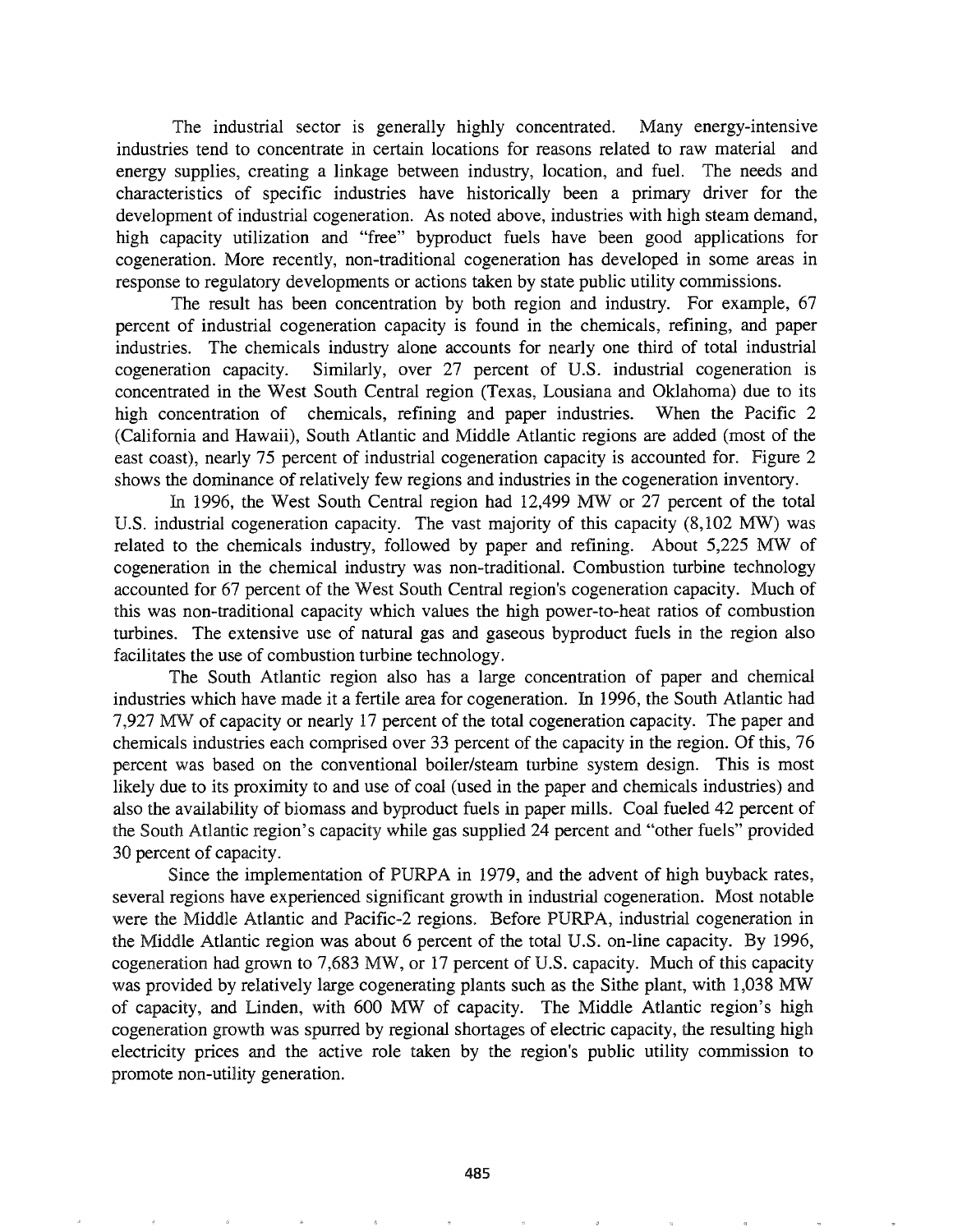## **FIGURE 2** 1996 Cogeneration Capacity By Industry In Four Major Regions - Total 45,924 MW-





Source: Edison Electric Institute and Energy & Environmental Analysis, Inc.

486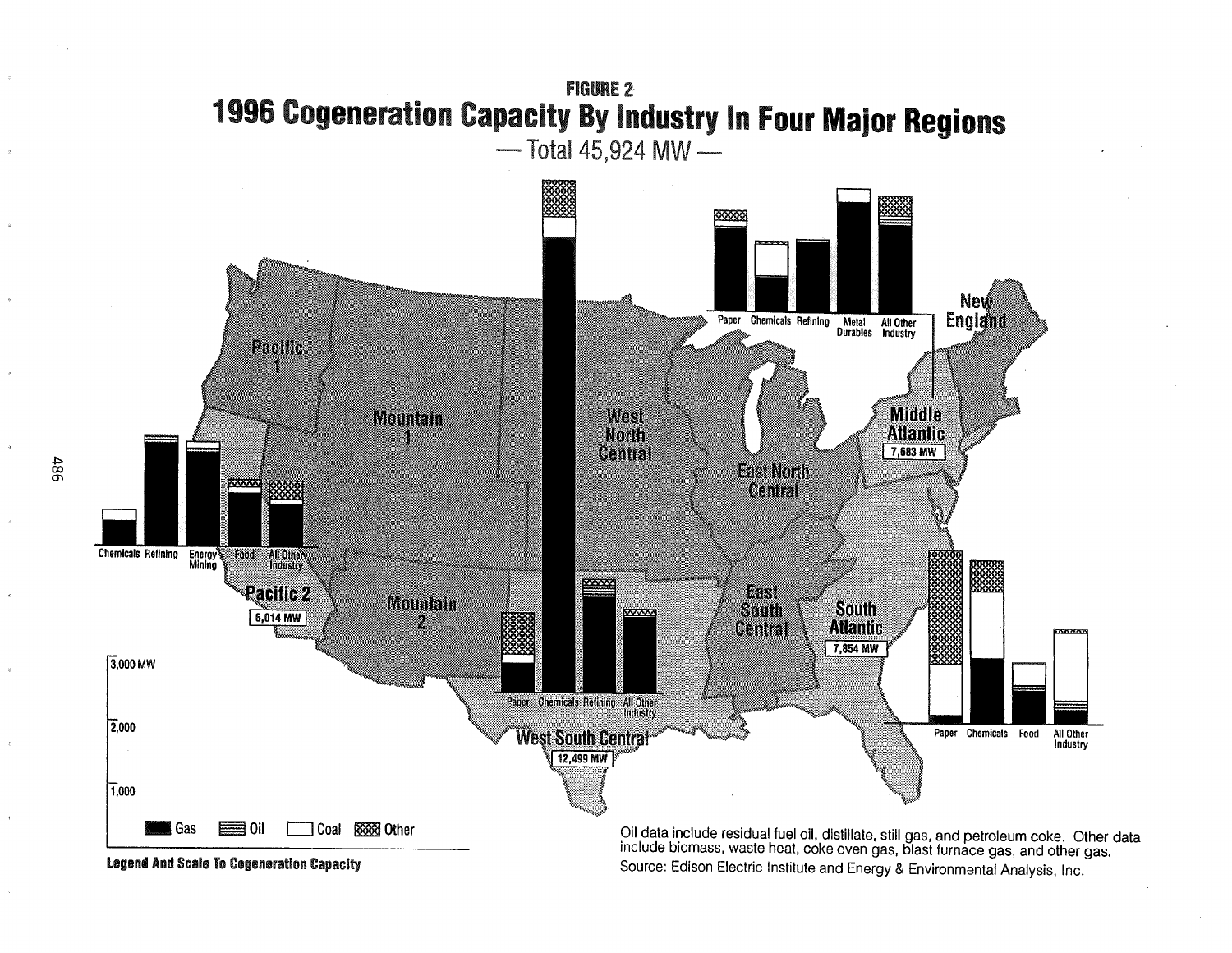For example, in the mid-1980s, New York State's Public Utility Commission promoted a 6 cents per kWh minimum buyback rate as an incentive for independent power production. This helped promote much of the growth in the Middle Atlantic region, which has been non-traditional cogeneration. Much of this non-traditional growth is powered by gas, which accounted for 85 percent of non-traditional capacity in this region in 1996. This history has become problematic in recent years as utilities have been anxious to buy out or otherwise divest the older, high cost contracts.

The Pacific-2 region's cogeneration capacity has also increased substantially. Since the early 1980s, the region's industrial cogeneration grew at an annual rate of 25 percent to 6,014 MW or 13 percent of the total on-line capacity in 1996. This was also due to an active role taken by the region's public utility commission and shortages of electric capacity. Much of the growth has been cogeneration associated with enhanced oil recovery operations in Kern County, California equal to 1,715 MW of capacity. By 1996, 83 percent of the region's cogeneration capacity was gas-fired, due in part to California's stringent environmental standards as well as the desire to maximize electric output in non-traditional projects.

Though not shown, the East North Central region, with 4,203 MW of cogenerating capacity, was the fifth largest cogenerating region in 1996. There was more than twice as much traditional cogenerating capacity (2,810 MW) as non-traditional capacity (1,393 MW) in 1996, with traditional cogeneration concentrated in the paper and primary metals industries. The chemicals industry was the largest cogenerating industry in the region with 1,478 MW of capacity, 1,274 MW of which was non-traditional and 1,439 MW of which was fired by gas. Both the paper and primary metals industries, with the second and third largest cogenerating capacity in the region respectively, were fired primarily by coal in 1996. One very large non-traditional facility accounts for almost all of the non-traditional capacity in the region.

The remaining regions account for less than one fifth of industrial cogeneration capacity.

Although the primary metals (iron and steel) industry was once a significant cogenerator, this is no longer the case due to changes in the structure and organization of the industry. Cogeneration in the iron and steel industry was strongly linked to integrated steelmaking operations.. By-product fuels from coke ovens and blast furnaces were available as fuel and there was a need for steam to run large mechanical drives related to blast furnace operations.. As the iron and steel industry has moved away from integrated steel-making to increased use of electric arc furnaces, the opportunities for cogeneration have decreased and the iron and steel industry is no longer a major cogenerator.

#### **Broader Industry Impacts**

The rapid growth of cogeneration has had broader implications for the industrial sector. Although it increases the efficiency of the total economy, cogeneration creates the appearance of increasing industrial energy consumption by shifting primary energy use from the utility sector to the industrial sector. For a conventional system, energy consumption for steam generation is shown in the industrial sector, while the energy consumption for electric generation is reflected in power generation statistics. For a cogeneration system, the energy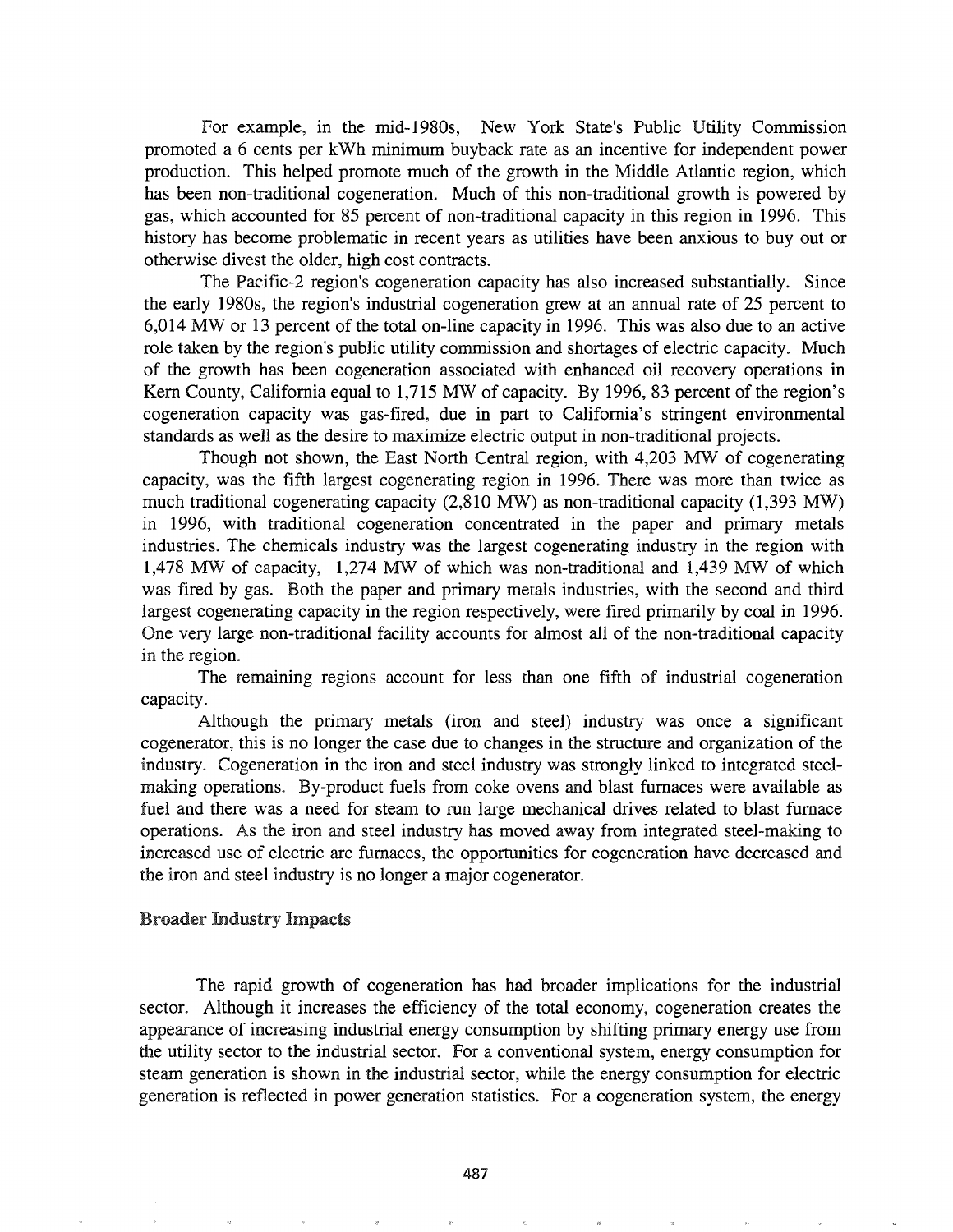for both thermal and electric generation is allocated to the industrial sector, creating an apparent increase in energy use. This is particularly true for non-traditional projects, which bum fuel and export electricity which may not be used in the industrial sector. This effect may be one reason that the industrial sector has shown increasing energy intensity during the last 10 years at a time when other factors would have indicated efficiency gains.

Cogeneration growth may have had a related effect on industrial use of natural gas, as shown in Figure 3. Industrial gas use peaked at  $10.4$  Q in 1973. Gas use declined along with consumption of other fuels during the mid 1970's due to increased energy prices and again in the mid 1980's due to economic factors. By about 1985, however, gas use for cogeneration was starting to account for significant growth, driven largely by the rapid growth in gas-fired non-traditional projects. By 1996, other industrial gas consumption had recovered to about 1980 levels, but gas consumption related to cogeneration added another 2 Quads, bringing the total to greater than 1970 levels. Thus cogeneration is a primary factor in the recovery of industrial gas load.

## The Future of Industrial Cogeneration

As noted above, the current climate for industrial cogeneration is in some ways similar to that prior to PURPA. The arrival of electric restructuring is creating a negative environment in a variety of ways. Cogenerators are caught in an unfortunate state of limbo while restructuring develops. In the interim, they are stuck with the worst of both worlds. They are unable to sell power except to the local utility and they are still forced to rely on the local utility for backup and standby power. The price at which they can sell power, however, is determined by the broader market, which is relatively low. At the same time, utilities are offering very low retail prices to industrial users as well as using a variety of tactics to actively discourage cogeneration, which erodes their customer base. Finally, as new sources, new cogeneration projects are subject to the most stringent environmental requirements. While these are understandable outcomes in the context of today's developing market and regulatory structure, they do not help the development of cogeneration as a means of addressing national energy or environmental goals.

There are some reasons to be optimistic however. If electric restructuring does become a widespread reality and depending on its implementation, the value of cogeneration will be easier to realize and in a way that sends the proper signals to encourage efficiency. Among the important regulatory factors required to support growth of cogeneration are: open access to both customers and sources of back-up power, reasonable interconnect standards, and avoidance of anticompetitive exit fees or stranded cost changes. With such a regulatory environment, a thermally matched cogeneration facility can provide steam to an industrial facility at cost-effective but profitable prices, and generate electricity at extremely marketcompetitive costs. The efficiency of the system is, in effect, manifested as a below-market cost of electric generation. The more efficient the system, the more competitive it will be in the electric market. This should be even more effective than the mandates of PURPA at driving developers towards establishing efficient systems, rather than gaming a regulatory program.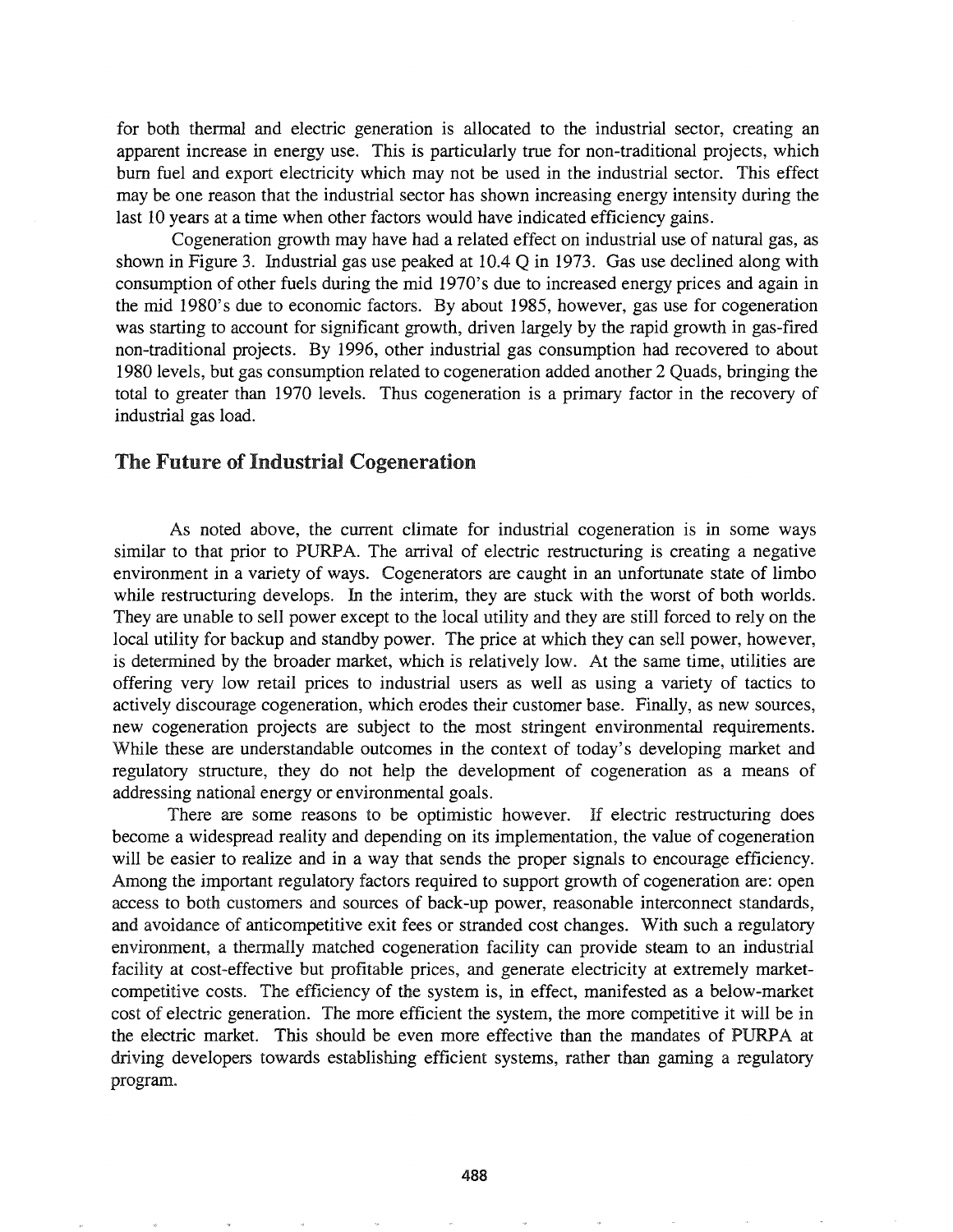# Figure 3 Contribution of Gas Consumption for Cogeneration to Overall Industrial Gas Consumption



Source: Energy and Environmental Analysis, Inc. and Annual Energy Outlook

00 \0